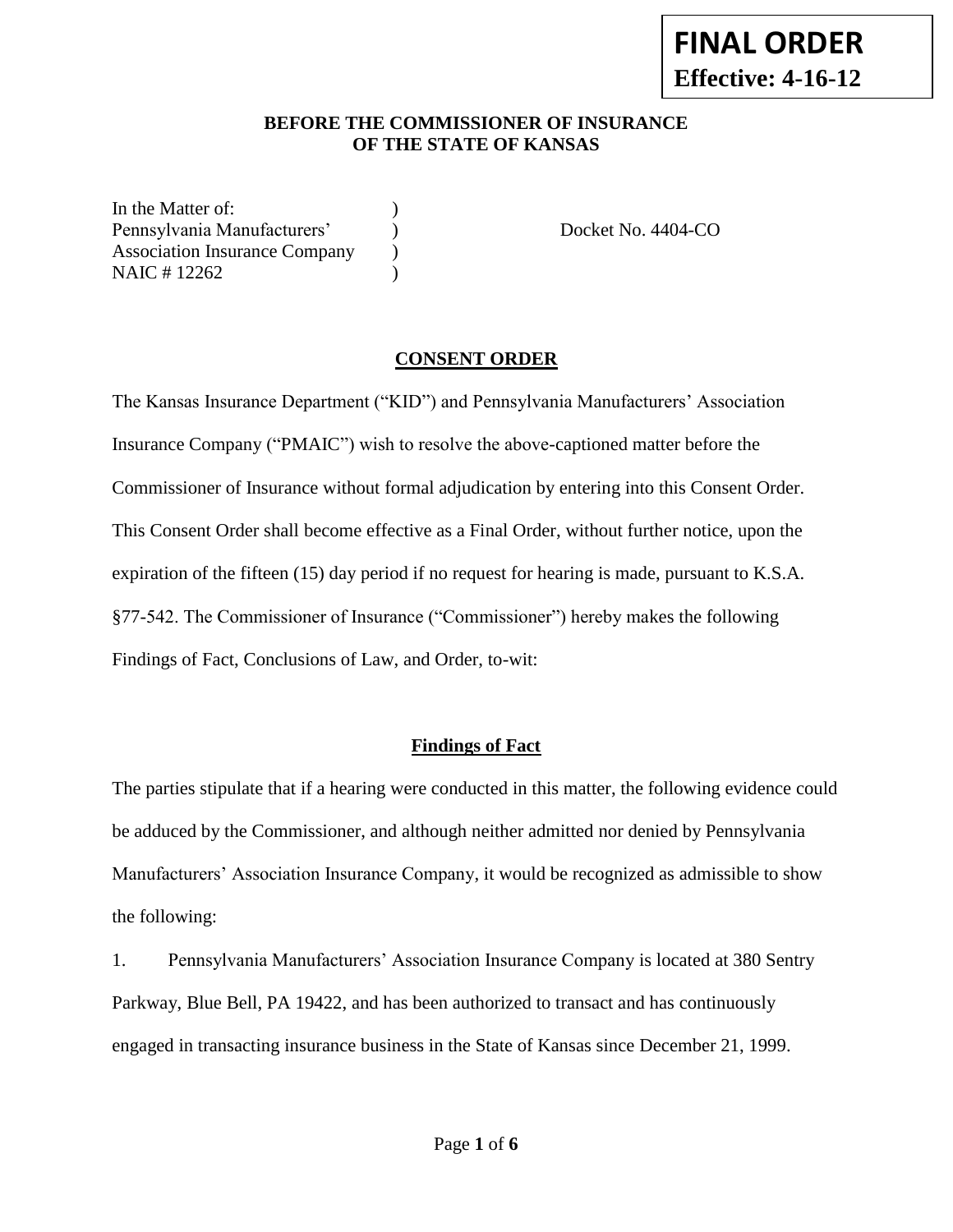2. The Commissioner of Insurance ("the Commissioner") has jurisdiction over the subject matter of this proceeding, and this proceeding is held in the public interest.

3. On August 3, 2010, KID Consumer Assistance Division received a letter from the Law Office of Mark E. Kolich regarding the actions of PMAIC in the case of Jacques Beeks v. Pegasus Cleaning Corp. and Pennsylvania Manufacturers' Association Insurance Company; Docket no. 1044,772.

4. On July 10, 2010, KID Consumer Assistance Division employee, Scott Smith, wrote to PMAIC regarding the complaint sent to KID inquiring about relevant facts of the case and requesting certain pertinent documents.

5. On November 22, 2010 pursuant to Nelson v. Miller, 233 Kan. 122, 660 P.2d 1361, 1983, KID notified PMAIC by letter that the actions taken by the third party administrator for PMAIC, Gallagher Bassett Services, were considered to be a violation of Kansas law and could result in administrative action being taken against them.

6. On January 13, 2011, Donald F. Borrell, PMAIC Assistant General Counsel responded to the KID Nelson v. Miller letter of November 22, 2010, acknowledging the allegations and providing additional information.

7. The letter of January 13, 2011 from Mr. Borell acknowledged that temporary total disability payments to a claimant were terminated by the third party administrator based on an unverified assertion from the employer that the claimant would be offered accommodated work duties. Further, Mr. Burrell provided information regarding the corrective actions instituted to correct this matter and diminish the potential for similar situations in the future.

#### **Applicable Law**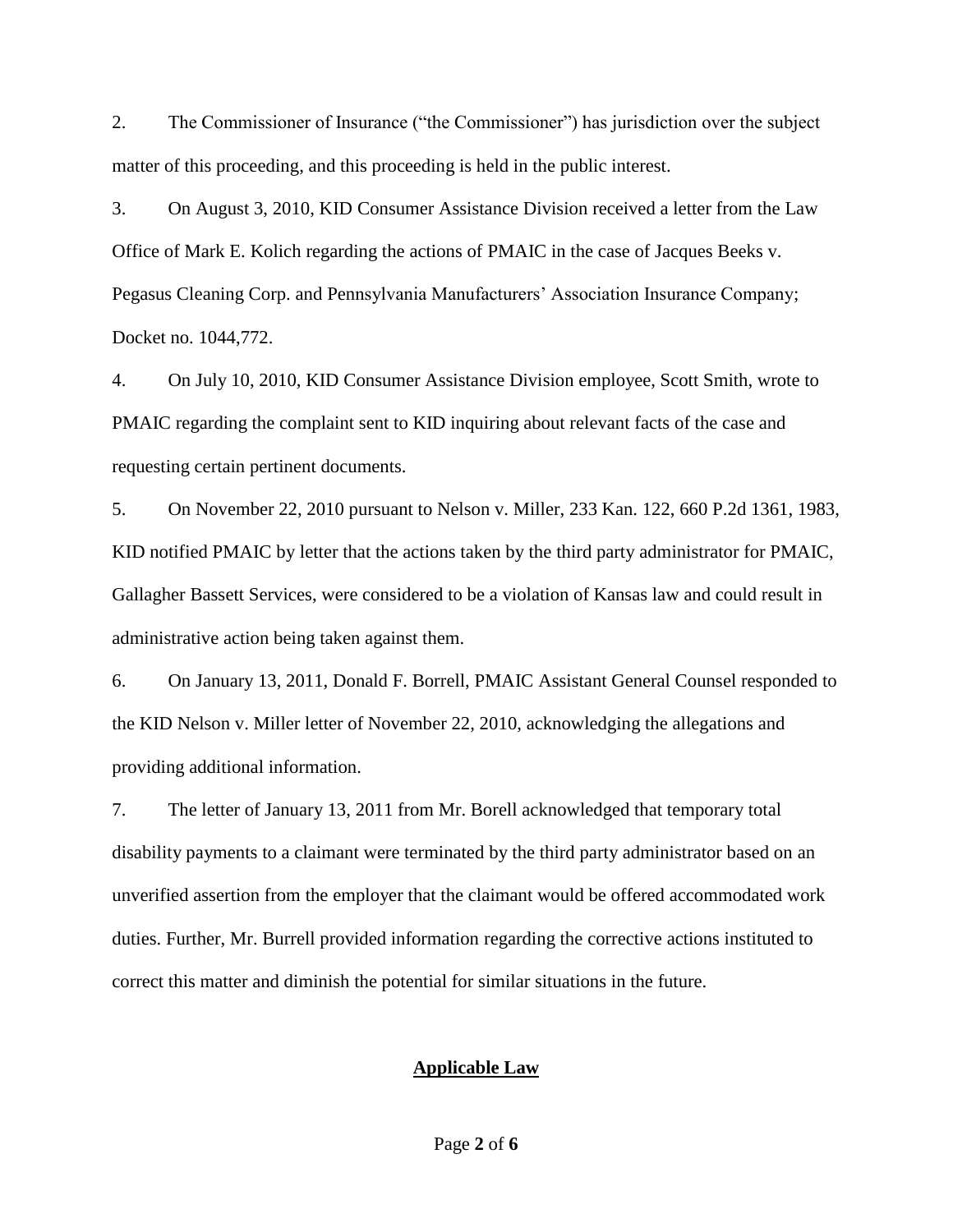1. K.S.A. 44-5,120, which states in the relevant parts:

(d) Fraudulent or abusive acts or practices for purposes of the workers compensation act include, willfully, knowingly or intentionally:

(18) refusing to pay compensation as and when the compensation is due;

(g) If, after such hearing, the director or the commissioner of insurance, in the case of any person licensed or regulated by the commissioner, determines that the person or persons charged have engaged in a fraudulent or abusive act or practice the director or the commissioner of insurance, in the case of any person licensed or regulated by the commissioner, shall issue an order or summary order requiring such person to cease and desist from engaging in such act or practice and, in the exercise of discretion, may order any one or more of the following:

(1) Payment of a monetary penalty of not more than \$2,000 for each and every act constituting the fraudulent or abusive act or practice, but not exceeding an aggregate penalty of \$20,000 in a one-year period;

### **Conclusions of Law**

Based on the Findings of Fact in Paragraphs #1 through #7 and the Applicable Law above,

IT IS THEREFORE, AGREED UPON BY THE COMMISSIONER OF INSURANCE AND

THE PENNSYLVANIA MANUFACTURERS' ASSOCIATION INSURANCE COMPANY:

Pennsylvania Manufacturers' Association Insurance Company neither admits nor denies the

allegations set forth in Paragraph #1 through #7 above.

1. Pennsylvania Manufacturers' Association Insurance Company agrees to make a payment

to KID of Five Hundred Dollars and 00/100 (\$500.00) for: Failing to pay compensation as and

when due, contrary to K.S.A.  $44-5,120(d)(18)$ .

2. Further, Pennsylvania Manufacturers' Association Insurance Company agrees to ensure its agents or third party administrators institute a verification of accommodated work duties prior to terminating temporary disability benefits.

3. In exchange for the payment KID will dismiss this action with prejudice.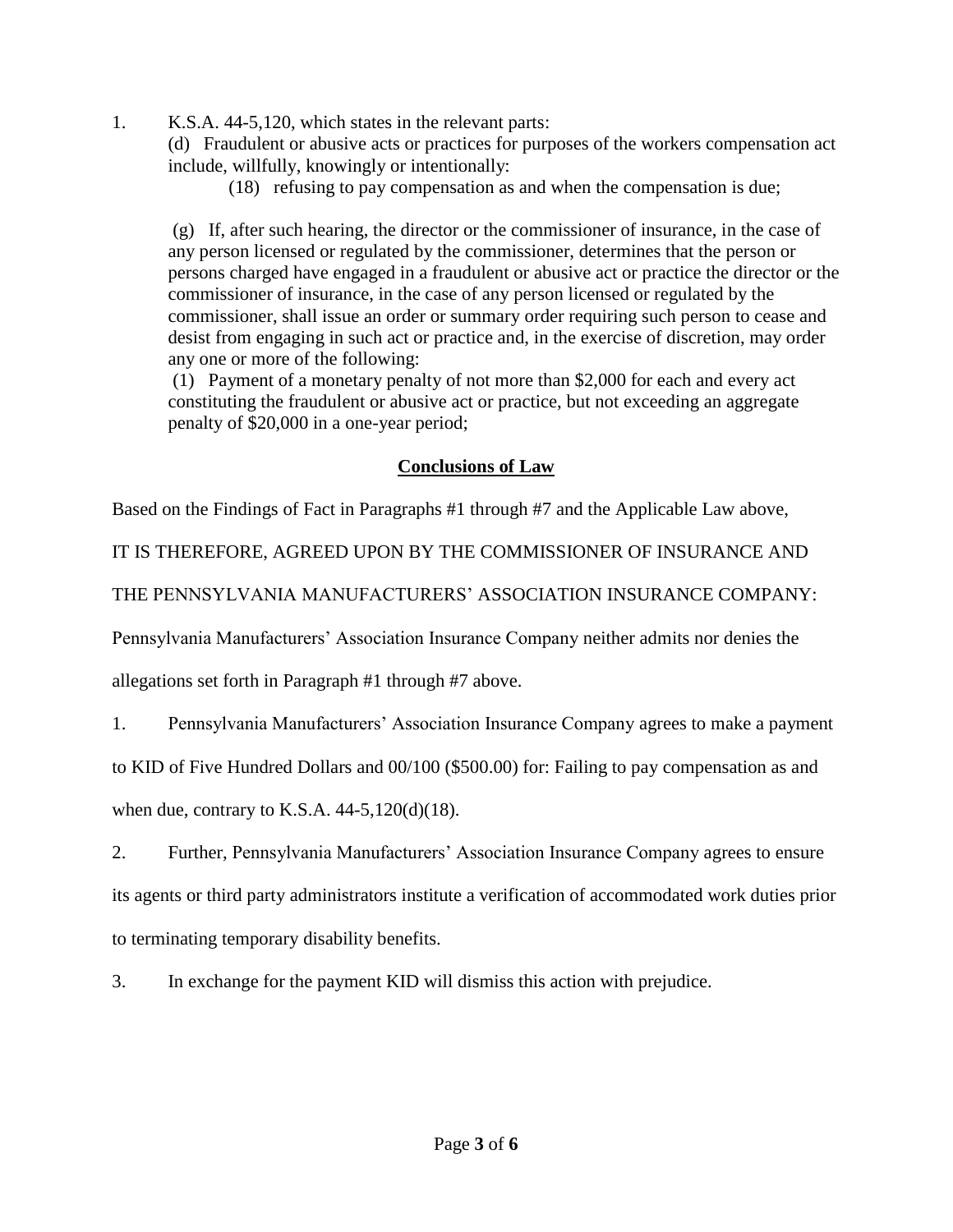4. Upon entry of this Consent Order this action shall be dismissed with prejudice. If payment is not made within 30 days, KID may vacate and/or declare this Consent Order void and proceed with a hearing.

5. The Commissioner shall retain jurisdiction over this matter to issue any Order(s) deemed necessary and appropriate.

## **NOTICE OF RIGHTS**

Pennsylvania Manufacturers' Association Insurance Company ("PMAIC") is entitled to a hearing pursuant to K.S.A. 77-537, the Kansas Administrative Procedure Act. If PMAIC desires a hearing, the company must file a written request for a hearing with:

> Zachary J.C. Anshutz, General Counsel Kansas Insurance Department 420 S.W. 9th Street Topeka, Kansas 66612

This request must be filed within fifteen (15) days from the date of service of this Order. If PMAIC desires a hearing, the Kansas Insurance Department will notify the company of the time and place of the hearing and provide information on the procedures, right of representation, and other rights of parties relating to the conduct of the hearing, before commencement of the same. If a hearing is not requested in the time and manner stated above, this Consent Order shall become effective as a Final Order upon the expiration of time for requesting a hearing, pursuant to K.S.A. 77-613. In the event PMAIC files a petition for judicial review, pursuant to K.S.A. 77- 613(e), the agency officer to be served on behalf of the Kansas Insurance Department is:

> Zachary Anshutz, General Counsel Kansas Insurance Department 420 S.W. 9th Street Topeka, Kansas 66612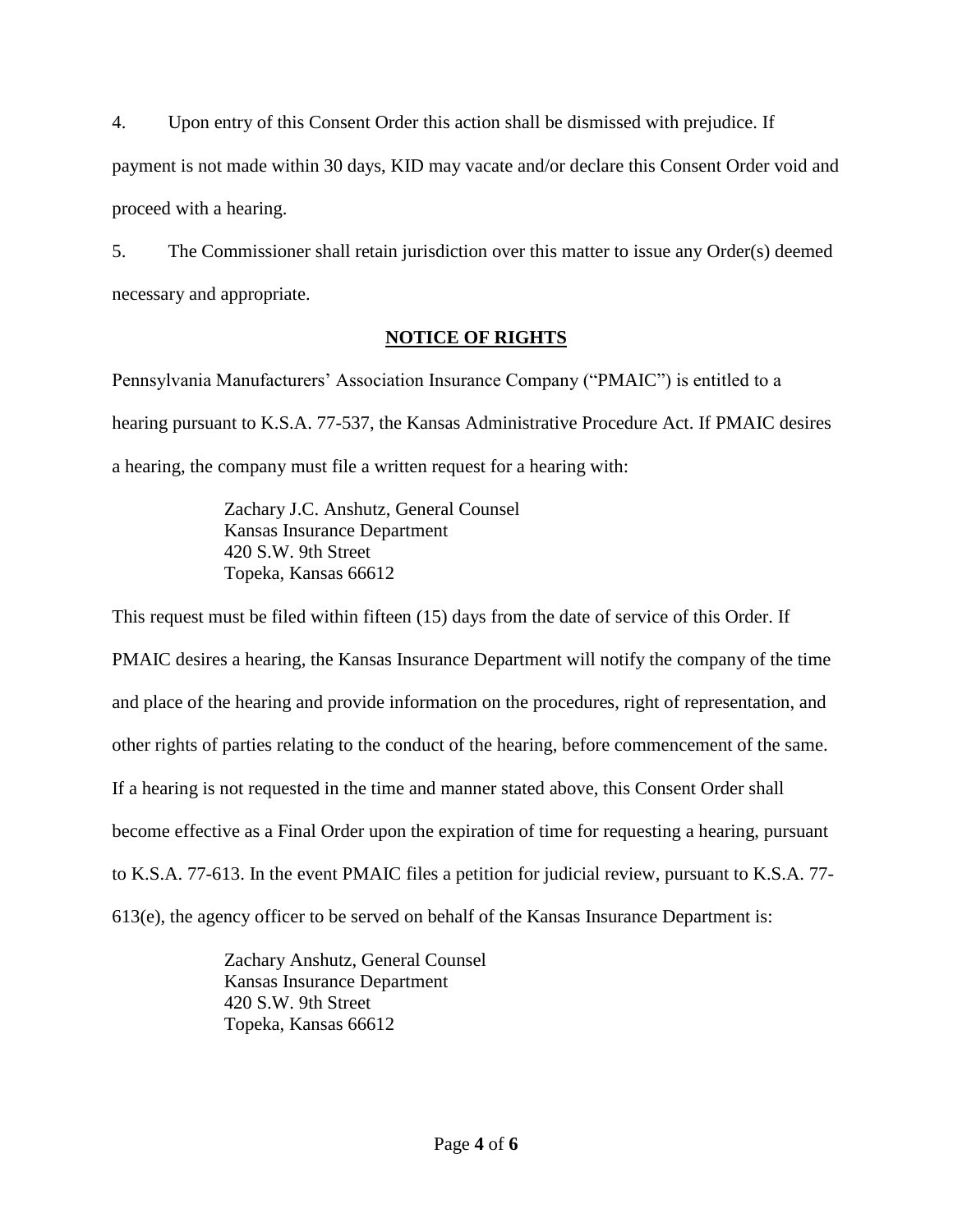**IT IS SO ORDERED THIS \_27th\_\_ DAY OF \_\_\_\_March\_\_\_\_, 2012, IN THE CITY OF** 

# **TOPEKA, COUNTY OF SHAWNEE, STATE OF KANSAS.**

\_/s/ Sandy Praeger\_\_\_\_\_\_\_\_\_\_\_\_\_\_\_\_\_\_\_ Sandy Praeger Commissioner of Insurance

BY:



\_/s/ Zachary J.C. Anshutz\_\_\_\_\_\_\_\_\_\_\_\_\_\_\_ Zachary J.C. Anshutz General Counsel

Submitted and Approved By:

 $\angle$ s/ Mark A. Marion $\angle$ Mark A. Marion Staff Attorney Kansas Insurance Department

Approved By:

\_/s/ Staphen Kibblehouse\_\_\_\_\_\_\_\_\_\_\_\_ Stephen Kibblehouse, Executive Vice President and General Counsel Pennsylvania Manufacturers' Association Insurance Company